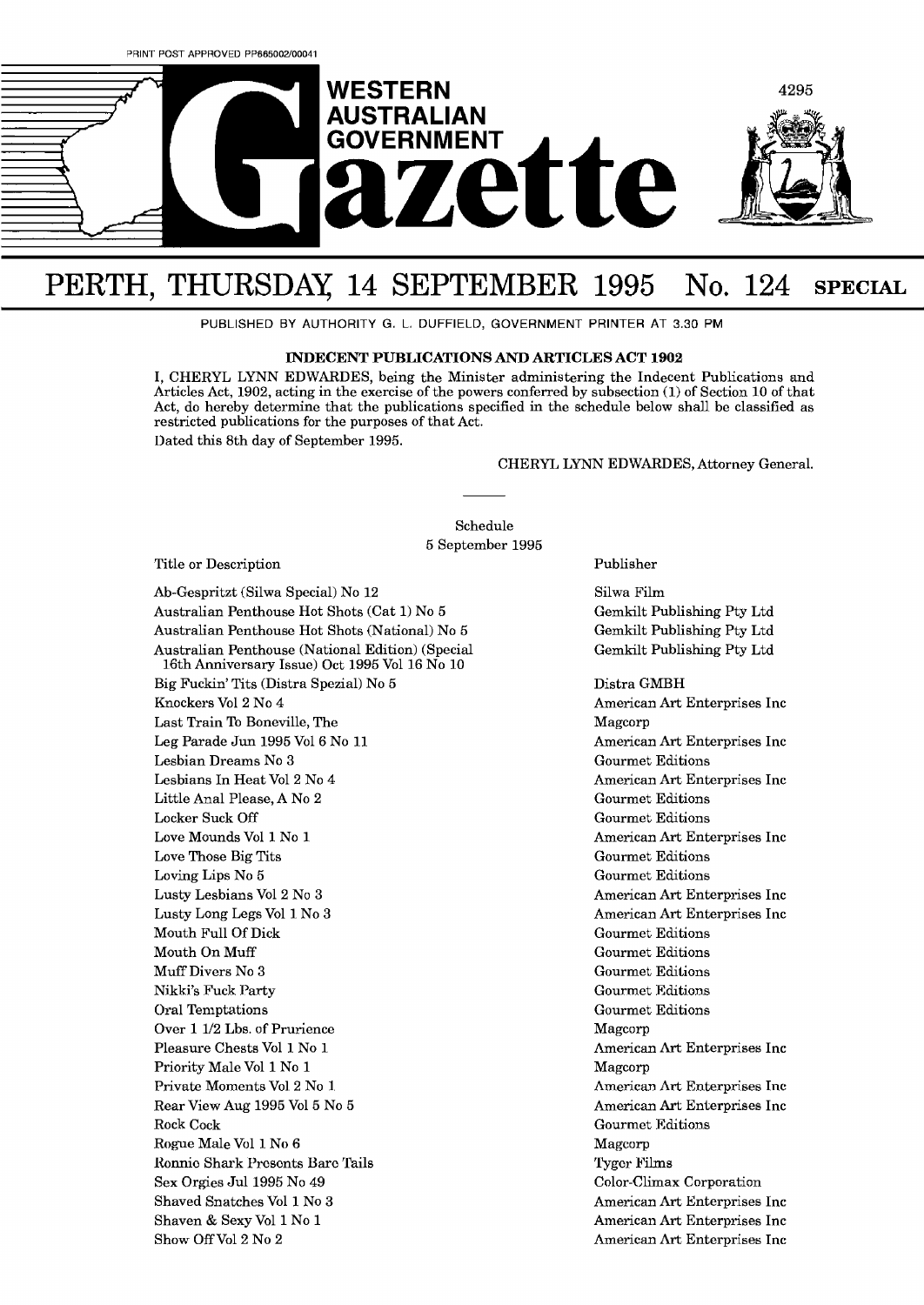Sinful Sapphos V011 No **2**  Sissy Expose #21 V012 lss **5**  Skin Vol 16 No 5 Slam Bang V011 No 1 Slick Jul 1995 Vol 4 No 4 Slick Pussies V012 No 2 Sluts **N'** Starlets V01 1 No 2 Small Tops Jun 1995 V012 No 2 Snatch Lickers Squeeze #21 (Special Collectors Edition No 7) 1994 Stroke Vol 14 No 5 Stroke Presents Leather V017 No 2 Suck 'Em Big Fuck 'Em Hard Suck Those Cocks Super Charged Sex Machine V011 No 1 Superstars Rusen No 1 Thrust V019 No 1 To The Hilt! Vol 1 no 2 Triple Temptations No 4 Tush Aug 1995 V013 No 4 Vibro Vamps V012 No 3 Video View Vol 13 No 5 Visions of Fantasy Presents 3-Way Throb Visions of Fantasy Presents A Queer & a Pleasant Stranger Visions of Fantasy Presents Ass With Class No 2 Visions of Fantasy Presents Boinkers Visions of Fantasy Presents Celluloid Satyrs Visions of Fantasy Presents Cock Around The Clock Visions of Fantasy Presents Cocoa-Pokin' Visions of Fantasy Presents Deep Space 69 Visions of Fantasy Presents Erection Collection Visions of Fantasy Presents E-Z Floozies Visions of Fantasy Presents Falling Starlets Visions of Fantasy Presents Gay American Hero Visions of Fantasy Presents Hard-On Copy Visions of Fantasy Presents Heads Up Visions of Fantasy Presents Hot N' Bothered Visions of Fantasy Presents Lustnuts Visions of Fantasy Presents Manhandlers Visions of Fantasy Presents More Lusty Ladies Visions of Fantasy Presents Orgy Action Private Parts No **3**  Visions of Fantasy Presents Raunch Style Visions of Fantasy Presents Raw Talent Visions of Fantasy Presents Ruff, Tuff & Buff Visions of Fantasy Presents Slut Machines "Vegas Style" Visions of Fantasy Presents Sperm Warfare Visions of Fantasy Presents Take a Lickin' & Keep On Dickin' Visions of Fantasy Presents The Erotic World of J. Brian Vol 2 Visions of Fantasy Presents The Erotic World of J. Brian Vol 3 Visions of Fantasy Presents The Gay Way Visions of Fantasy Presents This Bust's For You Visions of Fantasy Presents Tonguelashing Visjons of Fantasy Presents Totally Ritchin' Babes Visions of Fantasy Presents True Lays Visions of Fantasy Prcscnts Tuff Stuff Visions of Fantasy Presents Tunnels of Love Visions of Fantasy Presents X-Rated Romance Wonderlust Vol 1 No 1 Magcorp

American Art Enterprises Inc Magcorp Magcorp Magcorp American Art Enterprises Inc American Art Enterprises Inc American Art Enterprises Inc Magcorp Gourmet Editions Gourmet Editions Stroke Stroke Gourmet Editions Gourmet Editions Magcorp UPG Magcorp American Art Enterprises Inc Gourmet Editions American Art Enterprises Inc American Art Enterprises Inc Video View VOF VOF VOF VOF VOF VOF VOF VOF VOF VOF VOF VOF VOF VOF VOF VOF VOF VOF VOF VOF VOF VOF VOF VOF VOF VOF VOF VOF VOF VOF VOF VOF VOF VOF VOF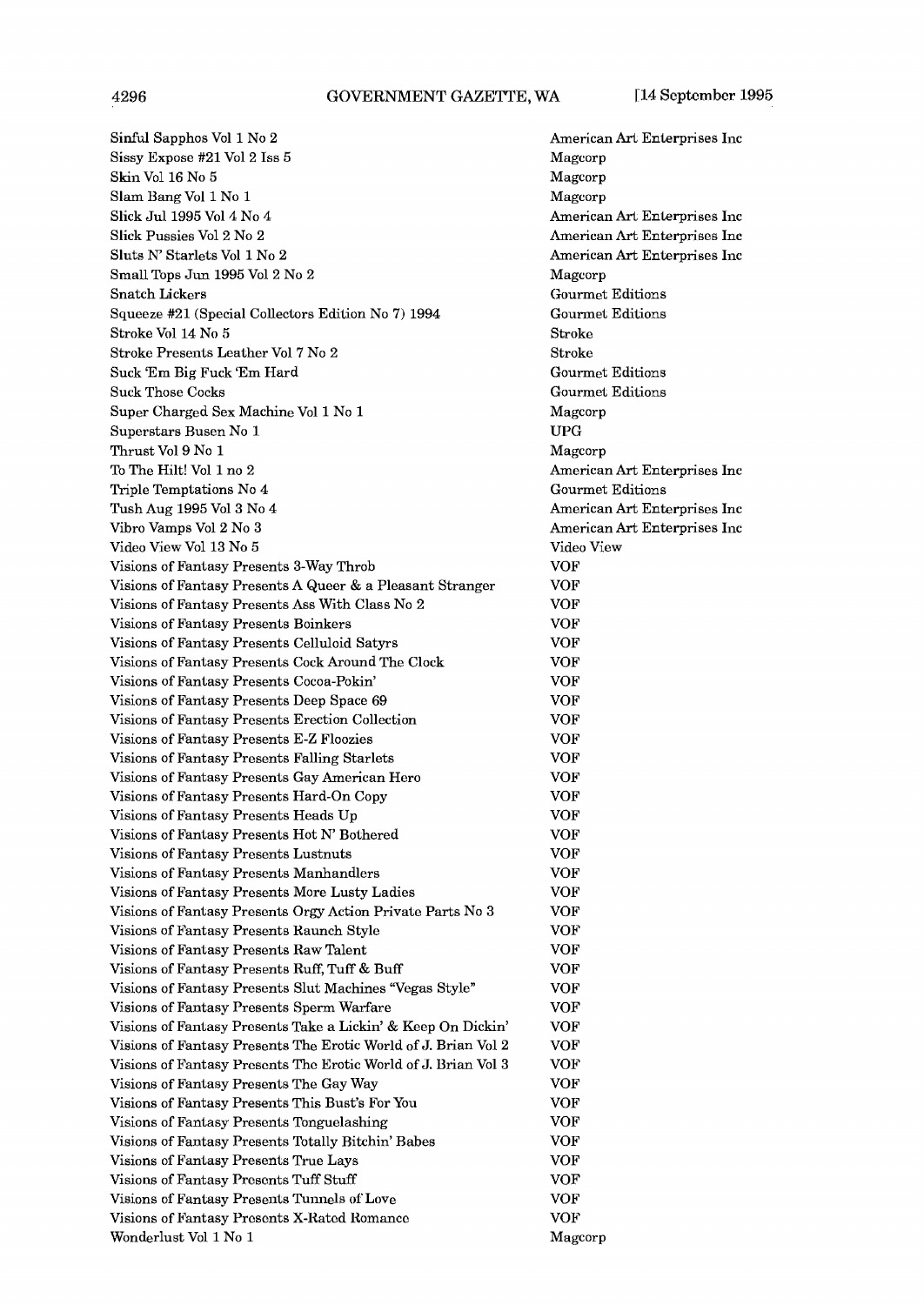# **INDECENT PUBLICATIONS AND ARTICLES ACT 1902**

I, CHERYI, LYNN EDWARDES, bcing thc Ministcr administcrjng thc Indcccnt Publications and Articles Act, 1902, acting in the exercise of the powers conferred by subsection (1) of Section 10 of that Act, do hcrcby dctcrminc that tho publications spccificd in tho schcdulc bclow shall bc classified as restricted publications for the purposes of that Act. Dated this 7th day of September 1995.

### CHERYL LYNN EDWARDES, Attorney General.

Publisher

Schedule 29 August 1995

Title or Description

3-Way Fuckfest No 2 3-Way Love Party No 2 3-Way Lust No 12 3-Way Sex No 7 40 Plus V014 No 11 Allways Ready No 2 Amateur Erotica V012 No 2 Amateur Foot Worship 1994 Vol 1 No 5 Amateur Hours Jul 1995 V013 No 5 Anal Mistresses No 6 Anally Yours No 4 Asian Babes V013 No 11 Asian Heat No 3 Asian Pussy Vol 1 No 2 Ass Bangers Asses Butts & Cheeks Vol 1 No 2 Australian Forum V015 No 9 Australian Penthouse Letters 1995 No 60 Backside Babes V013 No 1 Bazooms Jul1995 V013 No 3 Beautiful Buns V012 No 1 Best of Australian Forum, The 1995 Big & Fat V012 No 7 Big Boobs & Hot Ballers No 1 Big Ones (International) V016 No 6 Big Tops Aug 1995 V015 No 1 Black & Blue Vol 3 No l0 Blondes Crave Hot Fucking Bold Butts Vol 1 No 3 Boys Will Be Toy! V011 No 1 Built To Fuck Busen (Extra 20) Vol 10 No **2**  California Creamin' Vol 1 No 1 Catalina Video Presents Ass Humpers Catdina Video Presents But Busters Catalina Video Presents Pud Plungers Catalina Video Presents Rump Riders Celebrity Skin Aug 1995 Vol 17 No 44 Consumed By Desire Crazy For Cream Crazy With Desire No 4 Creamy Thighs V012 No 3 Crotch Chronicles No **2**  Cum, Cum, Cum No 3 Cunts On Fire No 2 Dark Skin IIoncys V012 No **3** 

Gourmet Editions Gourmet Editions Gourmet Editions Gourmet Editions Big Magazines Ltd Gourmet Editions Gourmet Editions Holly Publications Magcorp Gourmet Editions Gourmet Editions Big Magazines Ltd Gourmet Editions American Art Enterprises Inc Gourmet Editions American Art Enterprises Inc Forum International Ltd Gemkilt Publishing Pty Ltd American Art Enterprises Inc American Art Enterprises Inc American Art Enterprises Inc Forum International Ltd Big Magazines Ltd Gourmet Editions Big Magazines Ltd American Art Enterprises Inc Rig Magazines I,td Gourmet Editions American Art Enterprises Inc Magcorp Gourmct Editions Pleasure-Verlag GMBH Magcorp Gourmet Editions Gourmet Editions Gourmet Editions Gourmet Editions Man's World Publications Gourmet Editions Gourmet Editions Gourmet Editions American Art Enterprises Inc Gourmet Editions Gourmet Editions Gourmet Editions American Art Entcrpriscs Inc